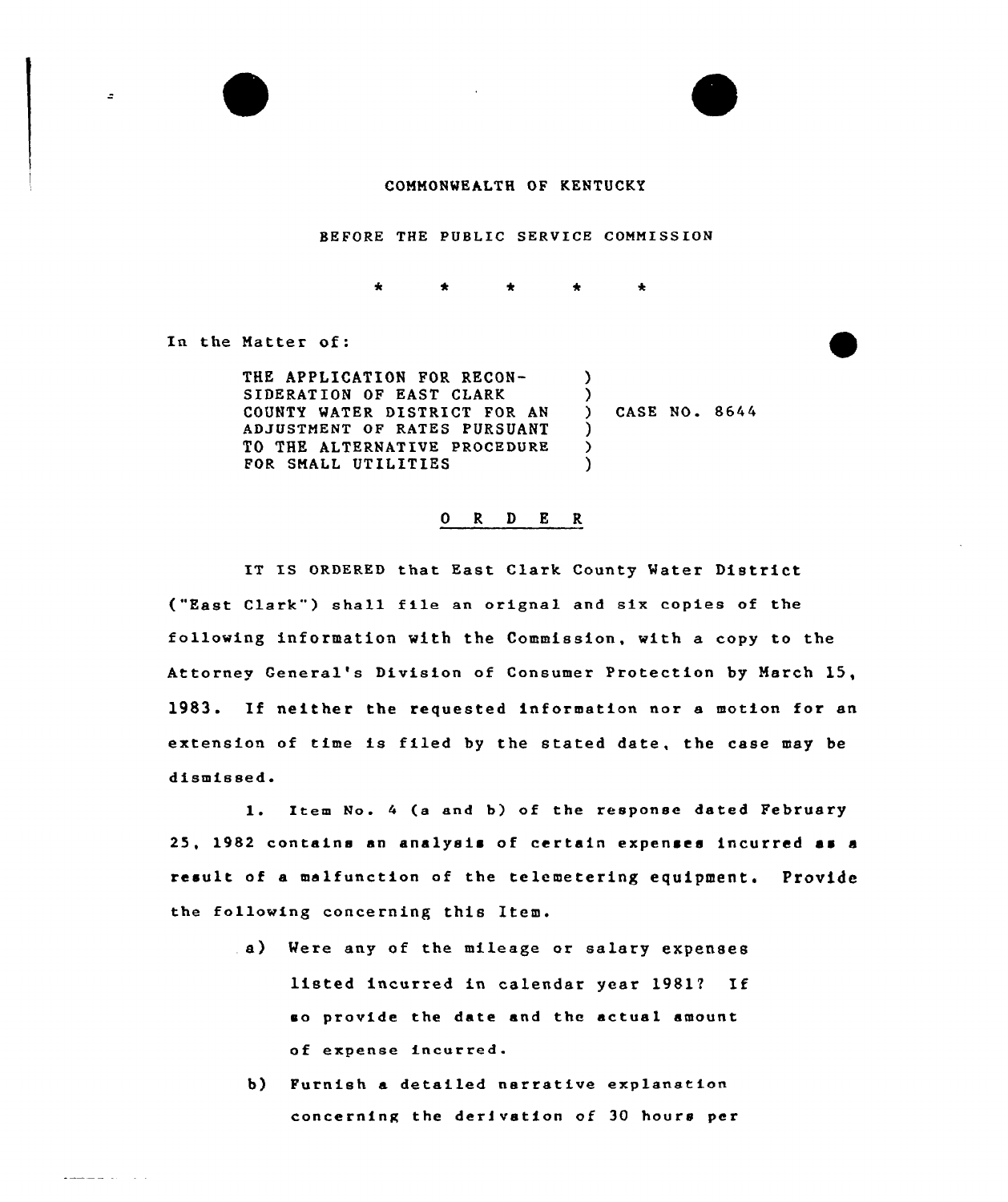month for 16 months in relation to salary expense and how this expense relates to the telemetering malfunction damage claim.

2. Item No. 3 of the Commission's Order dated February 22, 1983 requested the amount and the basis for any proposed adjustment(e) (increases or decreases) in the volume of bulk water sales as reported for calendar year 1981. The issue of purchases by J. K. Smith Power Plant from the bulk stations was raised by East Clark in the application for reconsideration and in the response dated February 25, 1983. However, at this point no information has been provided which would allow the Commission to determine the amount of an adjustment concerning this issue. Ef there is no reasonable basis for an adjustment to reduce the test year volume of bulk sales the Commission must use the actual test year volume. Furthermore, since the rate per l,OOQ gallons sold increased during the test year, the adjusted revenue must be based on the actual test year sales volume and the rate of  $$3.50~$  per 1,000 gallons sold. 1/

1/ This was the basis of the adjustment to revenue in the original order

 $-2-$